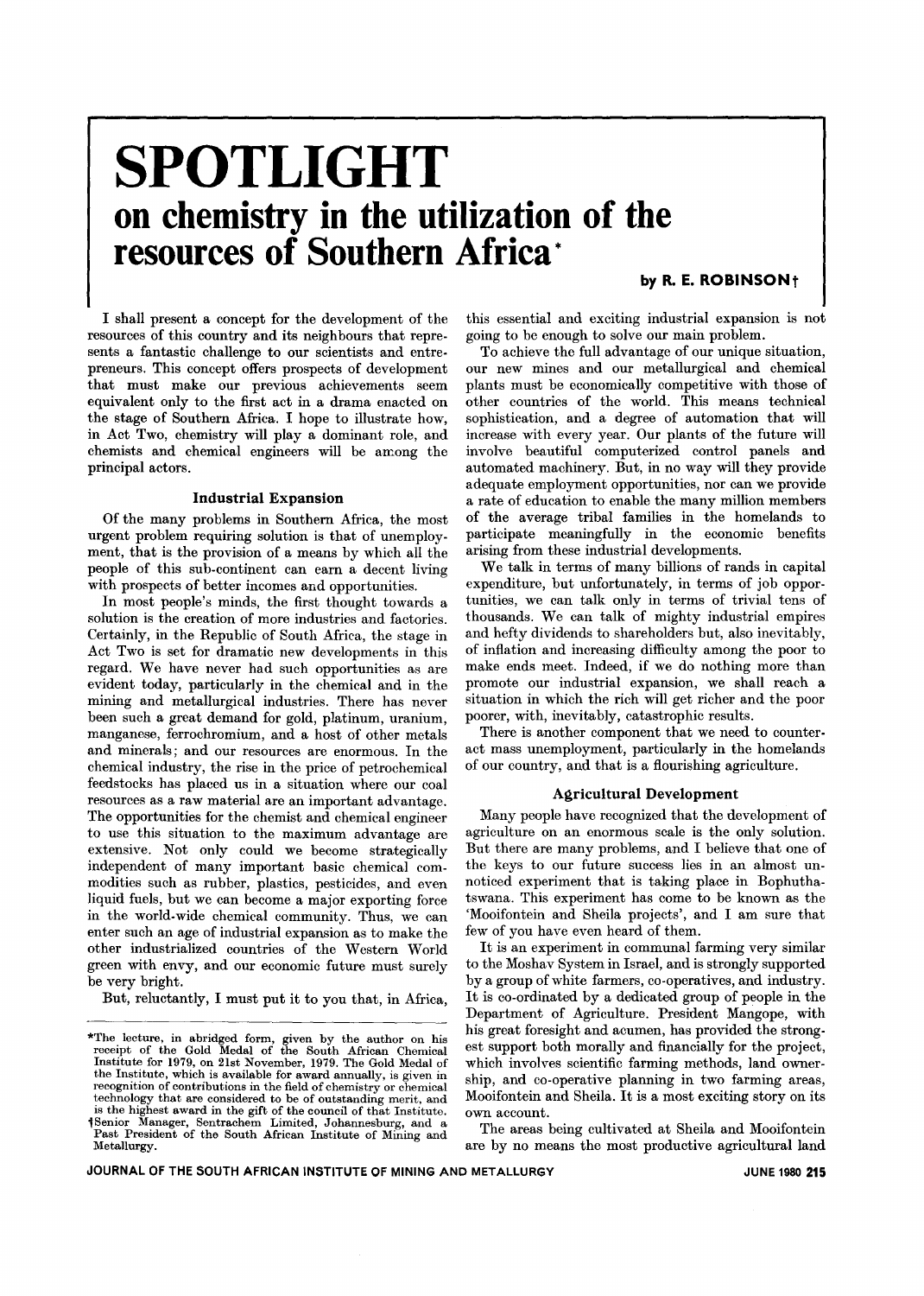in the country, and one wonders what could be achieved if this experiment could be perfected and duplicated a hundredfold in Bophuthatswana, the Transkei, Kwa-Zulu, Vendaland, Kangwane, Quaqua, and all the other underdeveloped areas of this country. The concept is not limited to maize production. There are vast areas of the country suitable for the cultivation of sugarcane, sorghum, timber, and a host of other crops. Forestry is of particular importance where this is possible, since it is important to provide the farming families with a supply of fuel for cooking and heating until more sophisticated methods become available. Attention and assistance must be given to the problem of water supplies, fertilizers, the eradication of pests, and the clearance of bush. Mooifontein is by no means a peasant type of farming. The methods used are modern and scientific, and this embryonic experiment could, I believe, be the beginning of an agricultural revolution in this country.

There is, of course, one other vital component if this dream of agricultural revolution is to become a reality. We have to find a market for the agricultural products.

South Africa is a country of agricultural surpluses. We produce some 10 million tons of maize, of which only 6 million is consumed locally and the rest is stored or is exported into a saturated world market at an economic loss. Informed opinion indicates that we could double our production of sugarcane, and vast areas of Kwa-Zulu, the northern Transkei, and the eastern Transvaal would be ideal for this purpose. But, we already produce 20 million tons of sugarcane and, if we were to double our production, what could be done with the surplus? In this case we couldn't even export it since the whole sugar industry is on a strict international quota system. The same problems apply to most other crops in the country, and there would only be chaos if such an agricultural revolution in the homelands were to oversaturate the existing markets with a large volume of maize and similar materials. At the same time, the production of food is vital, and indeed the supply of the correct quality of food to Africa is of strategic importance.

It is this dilemma that calls on the Chemist to play a dominant role, and I have used an almost obsolete word to describe this contribution - *Chemurgy*.

## The Chemurgy Concept

*Chemurgy* means the utilization of agricultural surpluses to provide many of the raw materials that are essential to the chemical industry. Moreover, it implies that this is achieved in a way that does not jeopardize local and exportable food supplies, but converts raw materials from agriculture into more valuable forms of food and chemicals. *Chemurgy* also involves the use of one of the inadequately recognized energy sources plentifully available in Southern Africa — sunshine and represents the utilization of biomass in the exploitation of solar energy.

I should like to describe how the chemurgical concept could form the basis of a development plan for this country that, I believe, could solve many of our problems. I am not alone in this belief, and indeed I have made use of many suggestions from a host of other people. At the same time, this master plan incorporates certain aspects that still require demonstration and testing, but they will serve to illustrate what might be achieved.

In this plan, I visualize the establishment of a large number of what might be called *agrochemurgy complexes* in the homelands and in border areas. These would consist of a central chemical plant surrounded by a number of agricultural communes like those at Mooi. fontein and Sheila.

There are many products that could be derived from the agricultural raw materials produced by these complexes, such as timber in the form of building timber for the construction of houses and of firewood for heating, cotton for clothing, and oils for paints and varnishes. I should like to focus on the most important oneethanol.

Ethanol is a liquid fuel that can, without any difficulty, be used to supplement petrol and diesel fuels The quantities that can be utilized in motor fuels could' easily amount to several million tons per annum, and these very quantities make chemurgy possible on a suitably large scale.

Many different crops are being considered as raw materials for the production of ethanol in a fermentation plant. Of immediate importance are maize, sugarcane, and sorghum, and, at a slightly later stage, cassava. The size of a central ethanol plant for each of my suggested agrochemurgy complexes would, of course, depend on many geographical, climatic, and other conditions. But, for purposes of illustration, I should like to present a module that would produce approximately 100 000 tons of ethanol per annum from maize.

#### Production of Ethanol

It is easy to calculate that the amount of maize required to supply a typical module would be approximately 300 000 tons per annum. Thus, in agricultural terms, the central ethanol plant would have to be surrounded by approximately 100 to 150 000 hectares of maize-growing areas.

It is envisaged that the central ethanol plant would be a private industrial undertaking, and therefore must be an economically viable and profitable enterprise. The company erecting and operating the ethanol plant would negotiate for the supply of their raw material with the farming communities surrounding it. These negotiations must comply with the provision of the agricultural marketing act, and for this reason the closest co-operation of the relevant marketing boards and state departments will be essential. In essence, such contracts would involve a guaranteed take-off at a guaranteed price, and would also include a positive commitment from the farmers. The total value of these contracts with the farming community would amount, for one module, to approximately 30 million rands per annum, and, with firm contracts of this magnitude, I see no difficulty in raising capital from industry and government to provide loans to the farmers for the purchase of machinery, fertilizers, and other requirements.

Obviously, there would need to be significant involvement in the marketing of ethanol by the state, because it is essential for the company to be assured that its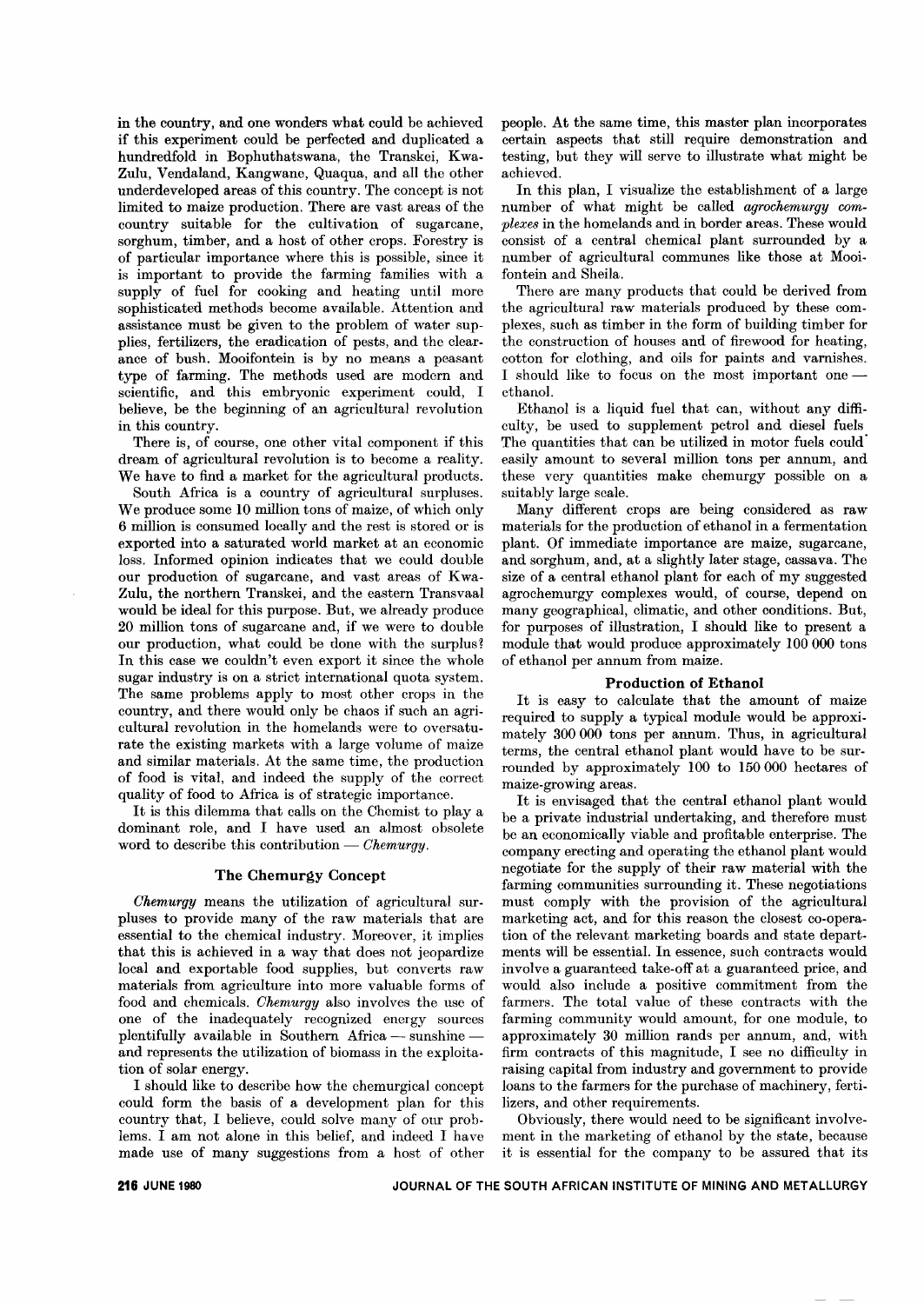product will be added to the liquid-fuel system of the country. The selling price would almost certainly be determined by the state, would have to provide an adequate return to the company, and would have to keep pace at least with the general rate of inflation. This would enable the farmer to be sure of a price for his product that would rise as inflation increased.

Of course, the first question asked is whether it will be possible to produce ethanol at a reasonable price, and I shall deal with this question later.

Storage systems would have to be provided to allow for the seasonal nature of maize farming and for variations in rainfall, but these systems would not need to be unduly large. Fortunately, it would not matter at all if the maize showed some deterioration in storage since this is of no consequence to maize that is to be used in a fermentation process.

The employment possibilities in this agrochemurgical complex are, of course, the most important aspect of all. Each module of the ethanol plant would provide direct agricultural employment for some 3000 farmer families, and probably 200 to 300 workers in the ethanol plant itself.

#### Animal Feeds

The concept does not end with the production of ethanol. Our chemical ingenuity goes a lot further than that. One of the byproducts of a fermentation plant operating on maize is a high protein-containing residue derived from the non-fermentable portions of the maize, and the residual yeast cells used for fermentation. It is referred to in the trade as Dried Distiller's Grain and Solubles (DDGS). It is an extremely valuable animal feed, particularly as a protein concentrate that is to be added to other roughage material.

It also becomes feasible to collect a significant fraction of the maize stover from the farms and to transport it to a central location for treatment with caustic soda or ammonia by the newly developed Rumensoda process to convert it into a highly digestible animal-feed roughage material. The collection and transportation of maize stover are not usually regarded as economically viable, but the situation in our envisaged agrochemurgical complex is different from the existing farming structure in the Republic. A large number of small farmers would need labour-intensive operations in the off-peak periods. Moreover, the distances to collection points in a communal system would not be large. An agricultural area of, say, 100 000 hectares is equivalent to a circle with a diameter of 36 kilometres and; even allowing for topographical variation from a circular orientation, distances to the central point would not be large. This treated roughage would then be supplemented by the DDGS to form a highly valuable animal feed, which although bulky, could be returned to the farming community by the same transportation system as that used to deliver the raw material. Thus, a secondary farming activity would be generated, producing, for example, mutton beef, and pork.

For every ton of ethanol produced, approximately 1,5 tons of maize stover and 0,75 ton of DDGS would be mixed to give an animal-feed production for the whole agrochemurgical complex of approximately 225 000 tons per annum. This animal feed could be used in feedlots or to supplement natural grazing. We can calculate that every 7 kilograms of such a feed would be equivalent to 1 kilogram of red meat. In the case of pork or poultry, the ratio could be even smaller. Thus, our agrochemurgical complex would produce 32 000 tons of meat per annum, which is equivalent to 150 000 head of cattle. This alone could provide direct employment for at least another 2000 families, and this figure could be increased if other possibilities such as milk production were also considered.

This is still not the end of the possibilities. The wise chemist will look at all the possible chemical products of a fermentation process, and will focus attention on an  $im$  portant and often neglected by  $product -$  carbon dioxide. Indeed, for every ton of ethanol produced, 1 ton of carbon dioxide is usually generated and dispersersed into the atmosphere. A limited amount of this carbon dioxide could be used for the freezing of vegetables, poultry, and other perishable goods that could be produced in the winter months. However, a great deal of thought has been devoted to the use of most of this byproduct in other ways. This thought has revealed a most interesting possibility, which, although at first sight seems to border on science fiction, is a most exciting and probably viable economic proposition.

## The Algae Concept

The idea is to use the carbon dioxide to cultivate algae. I am sure you are aware that algae, although a very simple form of life, are also extremely efficient converters of solar energy into useful chemicals. The algae live and grow by absorbing sunlight and, by a photosynthetic chemical process, converting simple molecules like carbon dioxide into more complex molecules such as carbohydrates, cellulose, and, if a nitrogen source is also present, proteins. The concept is to utilize the waste carbon dioxide as a food for algae, which will be grown in ponds covered by plastic sheeting so as to maintain an atmosphere rich in carbon dioxide. A pictorial representation of such a pond is given in Fig. 1. Oxygen is evolved in the photosynthetic process, and the utilization of this oxygen as an energy source by means of more ingenious chemistry can result in the production of ammonium nitrate from atmospheric nitrogen. The ammonium nitrate would not only provide a source of nitrogen for the algae to synthesize proteins, but could also be used as a fertilizer for the farmers.

It is possible to select algae that can produce a material of high protein content  $-$  say,  $60$  per cent protein and 40 per cent carbohydrate, or the reverse ratio. The algae can be harvested and returned to the fermentation system (after an enzymatic treatment to break down the polymeric substances comprising the algae cell walls). The carbohydrates in the algae can then be converted by fermentation techniques into ethanol, thus increasing the overall efficiency of the fermentation process. The proteins contained in the algae cells would be precipitated with the residue, and would thus supplement the protein content of the normal DDGS byproduct. These additional proteins in the DDGS would not only increase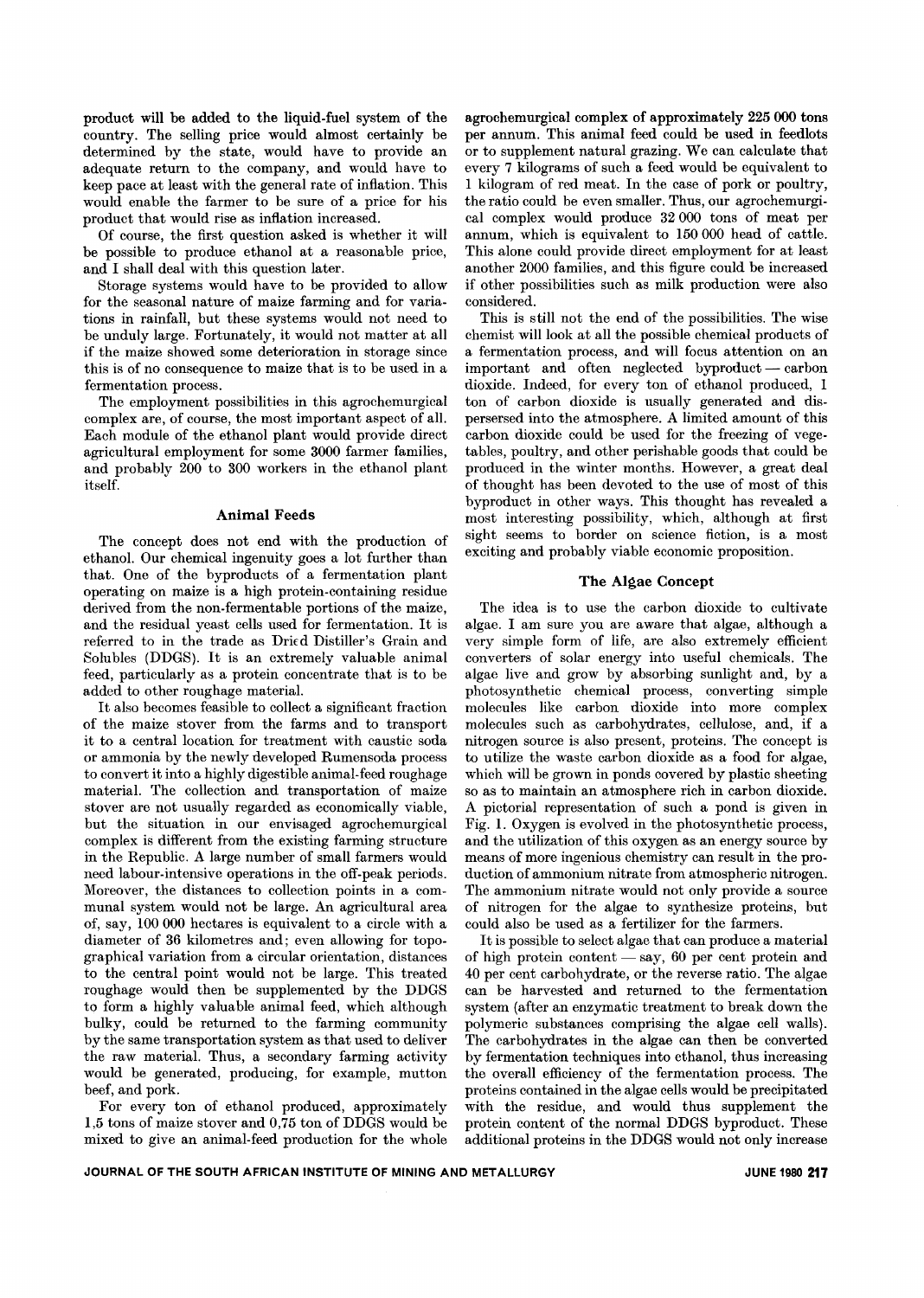

Fig. I-Algae ponds covered with plastic sheeting

the quantity but would also enhance its protein value.

Another way in which the algae can be used is even simpler (and in many respects more attractive from the point of view of the main objectives of the agrochemurgi- $\text{ca}$  concept) — to feed algae to fish. There are certain fish species — the silver carp, for example — that grow exceptionally well on a diet of algae. The algae fish-pond is a convenient way of solving the problems of algae harvesting, and avoids the need to recycle the algae to the fermentation plant. The fish pond offers yet another opportunity for employment. There is an ever-growing demand for fish and fishmeal, a demand that can only expand dramatically as the conventional fishing grounds around the world are depleted. Thus, there are employment opportunities not only in harvesting the fish, but also in canning it for export purposes and producing fishmeal, which in turn can lead to the production of poultry and other white meat, which, in their turn, provide yet more employment for the agrochemurgical complex.

Here are a few figures to illustrate the importance of the algae concept. It is conceivable to think of utilizing approximately 100 000 tons of carbon dioxide per annum to produce some 50 000 tons of algae. This quantity of algae could conceivably produce 100 000 tons of fish, which would have a value, in one form or another, of at least 20 million rands per annum, and in turn would represent another 2000 to 3000 job opportunities.

# Job Opportunities

If one now adds to the agrochemurgical complex the job opportunities represented by the various supporting personnel that are essential to an economic centrepersonnel such as shopkeepers, school teachers, tractor  $\rm{mechanics,~salesmen,~and~public~servants \textcolor{red}{\boldsymbol{-}} and~if~one$ assumes further a moderately low figure for the ratio of supporting personnel to directly employed personnel of 4to I (in Zimbabwe this is usually assessed at 6to 1), then one can calculate that one agrochemurgical complex producing only 1 per cent of our fuel requirements has

catalysed the development of an economic activity equivalent to a decent living for some 40 000 families.

I have used the word *catalysed* purposely. It is a chemical term, and justifiably indicates that the concept has come about by the application of chemical techniques. Secondly, the word *catalyse* implies a speeding up or initiation of a rapid rate of reaction, and this is what we so desperately need in this country.

Imagine the impact if twenty of these agrochemurgical complexes could be established in different parts of the country, using a variety of crops to produce approximately 2 million tons of ethanol a year, representing only one-fifth of our liquid-fuel requirements. The complexes would give rise to job opportunities for approximately 800 000 people, and would probably mean the end of malnutrition. The total value of the ethanol produced would alone amount to 625 million rands per annum, and the value of the animal feeds and other materials produced by the complexes would be of the same order of magnitude. An enormous market for secondary goods would also be created, with an even greater catalytic effect on the economy. Is it too much to believe that an economic community would be established equivalent to a Western nation of 25 million people?

This is not science fiction, and I am the first to admit that there is an enormous amount of work to be done. It is impossible, in the time available, to go into all the scientific details and the calculations of the technical and economic feasibility on which this concept depends. However, a few comments on certain cardinal points may help to convince you that there is some realistic basis for the concept.

#### Technical and Economic Feasibility

The production of ethanol, which is the starting point of the concept, depends on proven technology that is being applied in many countries. The use of ethanol in fuel, including diesel fuel, is also a proven concept. If you doubt this, I can refer you to the 25 countries in the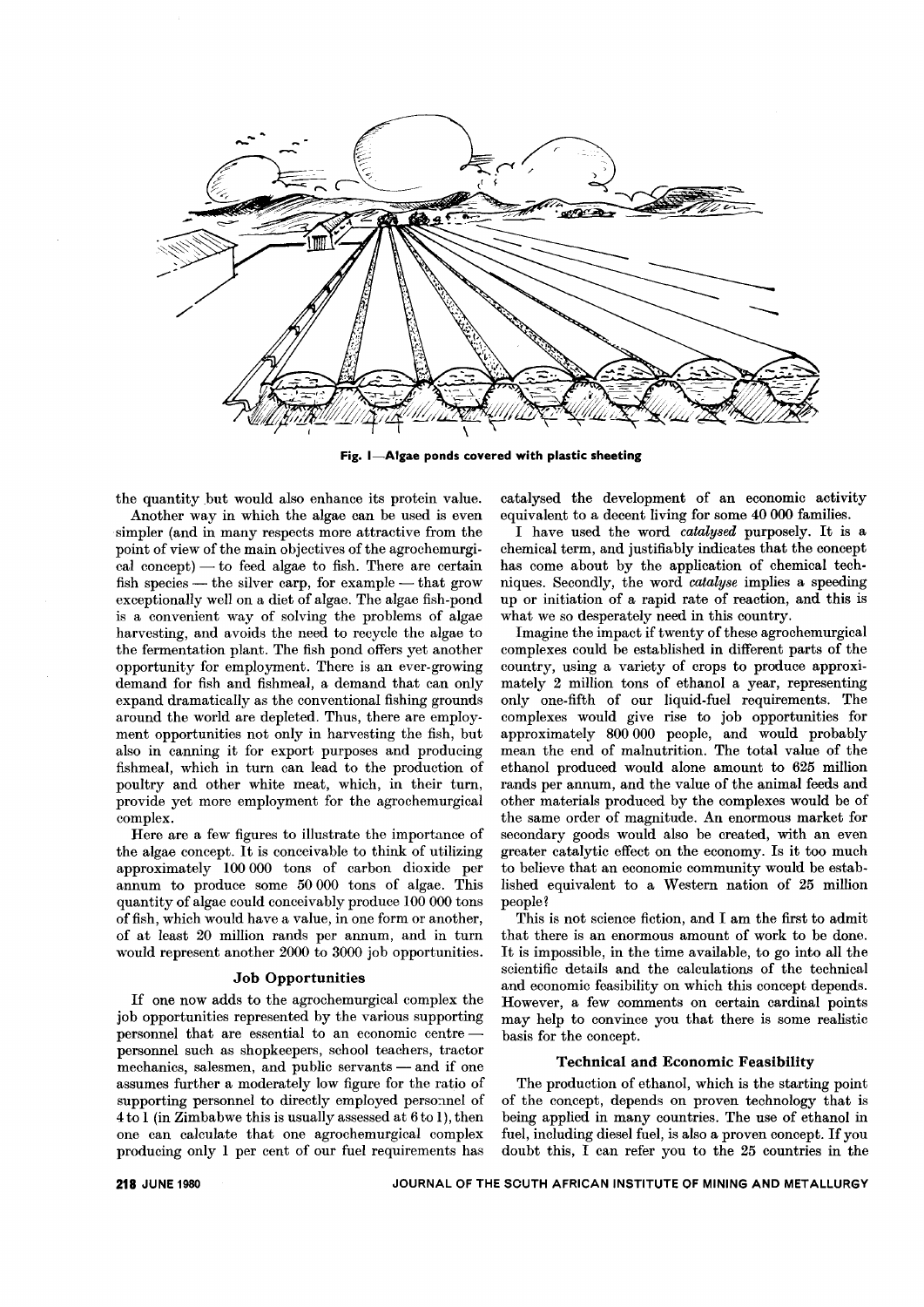world and the 12 states in the U.S.A. that are using ethanol in fuel, and I can remind you of the Union Spirit that was used in South Africa after the Second World War.

The use of residues from fermentation for animal feeding is also commonplace. In the U.S.A., for example, DDGS is used extensively for this purpose. The use of residues from sugar fermentation has been extensively developed by the Rumevite Company in South Africa, and EC (ethyl concentrate) is exported from South Africa to many other countries. The use of roughage such as maize stover and bagasse as a feed to animals has also been studied extensively, and the treatment of roughage with caustic soda, which is the basis of the Rumensoda system, is gaining ground slowly in this country. I admit that much work remains to be done to optimize the system of collection and treatment, and to determine whether treatment with ammonia hydroxide has advantages over that with caustic soda.

The cultivation of algae under carbon dioxide atmospheres is perhaps the area that seems closest to science fiction. This is the subject of an extensive research project at the University of the Orange Free State, and I must acknowledge the contribution being made in the crystallization of this aspect into scientific fact by Professor Toerien and the scientists of the Environmental Unit at that university. Algae cultivation has been examined in many countries, and major advances have been made in countries such as Israel. It is close to utilization on a much larger scale, although I admit that it is at present confined to the production of materials of relatively high value such as carotene. This is largely because of the high cost of harvesting and drying the algae, and the capital cost of the plants. In the systems I have described, the cost of harvesting and drying to produce a concentrate have, to a large extent, been bypassed by incorporation of the algae slurry into the fermentation circuit, where it is used as makeup water. The capital cost depends, of course, on the yield of algae per hectare of pond area. The use of carbon dioxide atmospheres is critical in this regard, and most of the cost figures in the literature are based on systems that do not incorporate this feature. However, I have seen one set of results from an experimental plant in Texas that has used the carbon dioxide concept. Algaeproduction rates of at least 100 tons (dry mass) per acre (220 tons per hectare) were achieved over a year's operation. At peak periods, the algae-production rate was more than 150 tons per acre (330 tons per hectare).

If we take the lower figure to calculate the size of algae ponds for a module such as I have described, we estimate that an area of 180 hectares would be required to produce 50 000 tons of algae. This is by no means excessive. A square pond with a side of 0,5 km would be adequate. By comparison, the concept of tunnels covered by plastic sheets for the cultivation of crops is now commonplace, and the crop yields, at best, are only one-tenth of those possible from algae. Areas much larger than this are in commercial operation in Israel. The capital cost to convert such an area into a covered algae pond would not be more than 10 million rands, which is equivalent, at normal commercial rates of

return, to approximately R60 per ton. Algae are valued at not less than R200 per ton. The supply of nutrients would cost not more than R20 per ton of algae - based on South African prices for nitrogen and phosphorus and this does not allow credit for any oxygen produced. The feeding of algae to fish ponds is already being done in this country on a profitable basis.

Finally, the utilization of oxygen to produce hydrogen and then ammonia is well-known technology.

If there are any among you who have doubts about the availability of land and water for such a grand scheme, I can only ask you to visit Israel and imagine what the Israelis would do with a land area the size of the homelands in South Africa. The total area required for the agricultural component of an agrochemurgical complex if the lowest-yielding crop (maize) is used is equivalent to an area 140 kilometres square.

One big advantage of the concept is that one can start in a small way. Stage one could be the erection of an ethanol-production module (which need not be as large as the one I have described). This in itself would be an economically viable system, which could expand as agricultural development took place. The animal-feeding system and the algae systems could be developed at a later stage, together with the other infrastructure that would evolve with the demands of the community.

# **Education and Infrastructure**

The evolution of educational facilities is also a fascinating topic for conjecture. Obviously, there would need to be schools and agricultural training centres, which in time could expand into technical colleges and even universities, following a pattern similar to the evolution of many universities from the A & M colleges in the U.S.A. This development would not be imposed artificially, but would evolve with natural demand. May we even dare to hope that these educational centres would attract students and teachers from other parts of Africa?

The implementation of this master plan for the establishment of agrochemurgy in centres around the country is not going to be easy. There are many problems to be solved; perhaps one of the most important of these is that relating to the utilization of agricultural land. The motivation derived from land ownership requires that the existing tribal system in most of the homelands would have to be changed dramatically. However, I consider that the first steps towards solving this problem could be taken in the near future by following a suggestion made by Dr W. J. de Villiers. There is much talk about the consolidation of land into the homelands, and I am fairly sure that this will be a major feature of government policy in the next few years. Dr De Villiers suggests that it would be appropriate to insist that all the land that is consolidated into the homelands be made available for private ownership.

Another big problem relates to the question of whether we can possibly educate and train the people for whom the scheme has been developed. They would need to work efficiently and scientifically, and to develop the communities on their own account around these complexes. Certainly, industry would have to play a pro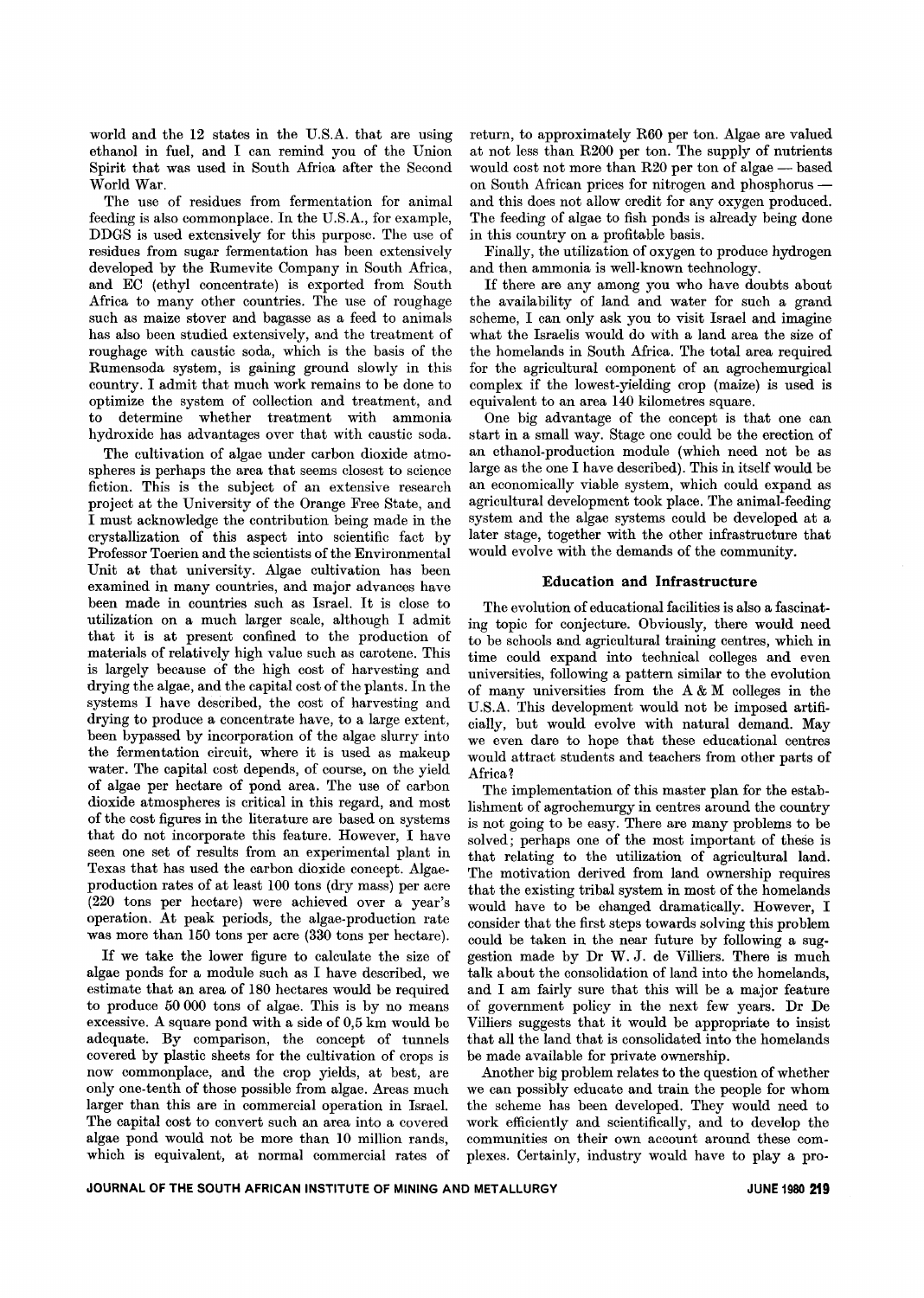minent role in training, but it is doubtful whether industry alone could carry this burden.

This is certainly going to be a major task, but I believe we already have a mechanism that could go a very long way towards achieving this. Once again, this is a concept suggested by Dr W. J. de Villiers.

This mechanism is the military training scheme, and I am sure I am not treading on anybody's toes when I say that these young people could make a major contribution. I visualize, for example, the establishment of military task forces that can be sent to different parts of the country to assist in establishing the infrastructure that is so essential to the evolution of the agrochemurgical master plan. From a military point of view,

# TABLE I

#### COST OF ETHANOL PRODUCTION

|                                |                            | From  | $\operatorname{From}$ |
|--------------------------------|----------------------------|-------|-----------------------|
|                                |                            | Maize | Cane                  |
| Capital Cost                   | $\rm R~x~10^6$             | 37.2  | 41,1                  |
| Working Capital                | $\mathbf{R} \times 10^6$   | 5,1   | 6.4                   |
| Total Capital                  | $\rm\,R~x$ 10 <sup>6</sup> | 42,3  | 47,5                  |
|                                |                            |       |                       |
| Agricultural Raw Material, C/l |                            | 27,8  | $^{21,8}$             |
| Other Variable Costs, C/l      |                            | 1.9   | 0,7                   |
| Total Variable Cost, C/I       |                            | 29,7  | 22,5                  |
| Less by Product Credit, C/l    |                            | 13,0  | 0,6                   |
| Nett Variable Cost, C/l        |                            | 16.7  | 21,9                  |
| Fixed Costs, C/l               |                            | 2,6   | 2,6                   |
| Rota at $15\%$ , C/l           |                            | 6,3   | 7,1                   |
| Total Cost, C/I                |                            | 25,6  | 31,6                  |

such activity in the country can be only of benefit, since the personnel involved will get to know the people, the area, and the problems. In my view, nothing could be more valuable in preventing the type of terrorist war that we all hope will never materialize.

Certainly, a tremendous effort and an enormous amount of work would be involved in the implementation of the master plan as I have propounded it. But, I believe this could be the most exciting challenge that faces the White community of this country. You may well ask what we are waiting for.

# Ethanol, the Key

The key to this agrochemurgical concept is the use of ethanol in motor fuels, and, no matter how keen we may be to implement this concept, the approval of the State is all important. No alcohol can be added to fuels without State consent.

Unfortunately, there is considerable opposition to the use of ethanol, and some of the most incredible arguments have been raised against it. Most of these arguments can be refuted scientifically. There is one that must be dealt with here: the contention that the production of ethanol is uneconomic in comparison with that of other fuels such as imported petrol or diesel fuel.

Table I gives a breakdown of the costs involved in the production of ethanol from maize and sugarcane for the simplest case, i.e. without allowance for the benefits of animal feeding and the utilization of carbon dioxide by algae.

Fig. 2 gives an analysis of the existing price structure of liquid fuels derived from oil in comparison with the price of fuels derived from agricultural materials. As you know, the detailed pricing structure for petrol is



Fig. 2-Comparison between the benefits derived from oil and those derived from ethanol

JOURNAL OF THE SOUTH AFRICAN INSTITUTE OF M(NING AND METALLURGY